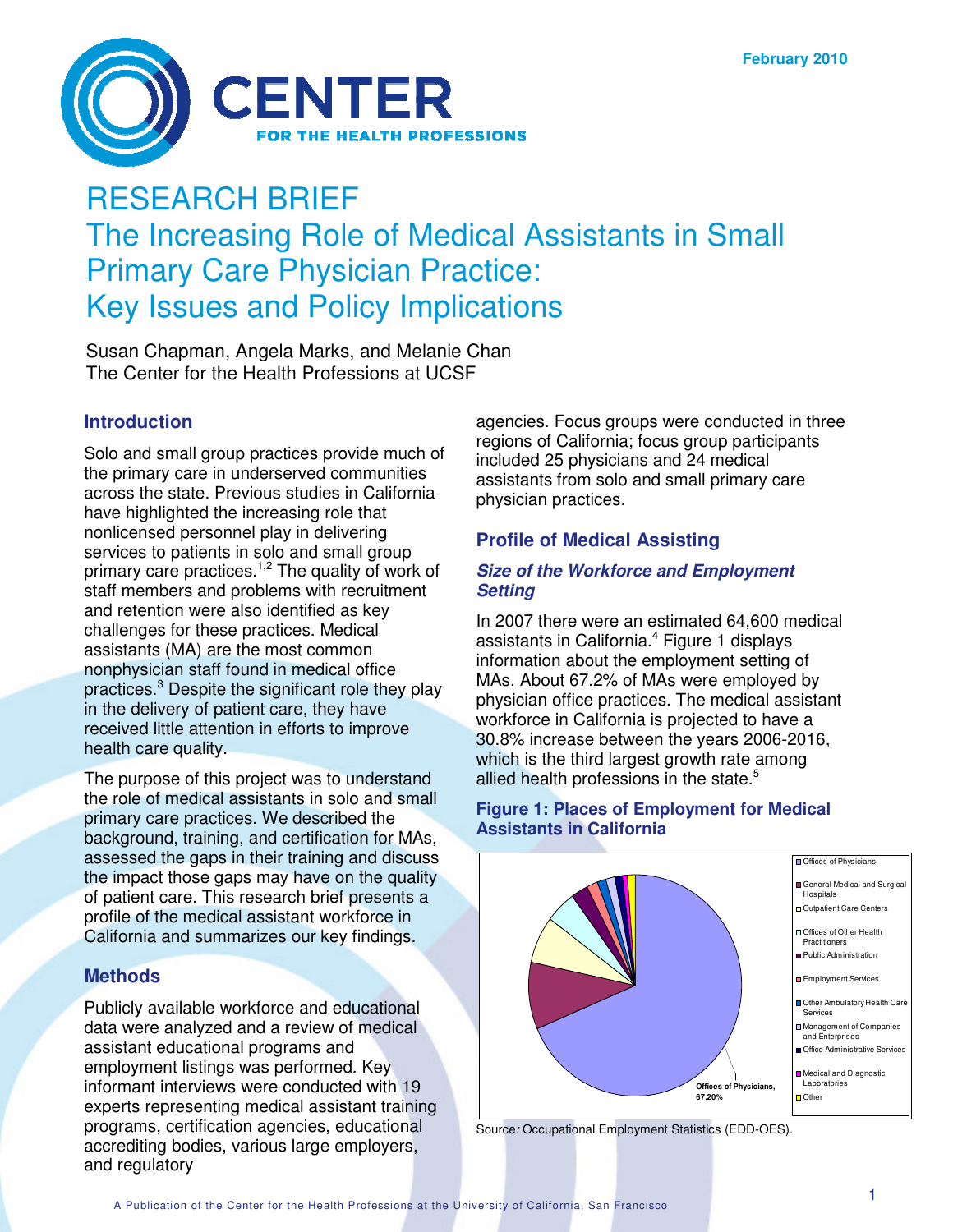## *Demographic Characteristics*

Table 1 presents data on the race/ethnicity and sex of employed MAs and recent graduates of MA programs. Latinos represent the greatest proportion of the current medical assistant workforce in California (43.8%), and the vast majority are female (88%). Demographic data for recent graduates of medical assistant educational programs is comparable.

#### **Table 1: Race/Ethnicity and Sex of Medical Assistants in California**

| Race/<br><b>Ethnicity</b> | Recent<br><b>Graduates</b><br>(2006) | <b>Employed</b><br><b>MAs</b><br>(2005/2006) | <b>CA Labor</b><br><b>Force</b><br>(2005/2006) |
|---------------------------|--------------------------------------|----------------------------------------------|------------------------------------------------|
| Latino                    | 46.9%                                | 43.8%                                        | 33.8%                                          |
| White                     | 19.7%                                | 34.1%                                        | 44.5%                                          |
| Asian                     | 8.2%                                 | 13.9%                                        | 13.2%                                          |
| <b>African</b>            | 12.2%                                | 5.61%                                        | 5.8%                                           |
| American                  |                                      |                                              |                                                |
| <b>Multirace</b>          |                                      | 1.9%                                         |                                                |
| Other                     | 1.0%                                 | $0.7\%$ <sup>*</sup>                         | 2.7%                                           |
| <b>Unknown</b>            | 12.0%                                |                                              |                                                |
| <b>Sex</b>                |                                      |                                              |                                                |
| <b>Female</b>             | 90%                                  | 88%                                          | 49.9%                                          |
| Male                      | 10%                                  | 12%                                          | 50.1%                                          |

Sources*:* Integrated Postsecondary Education Data System (IPEDS), 2006; American Community Survey Public Use Microdata Sample (PUMS), 2005/2006*.*

## *Educational Programs*

Private, for-profit vocational schools are the predominant source of formal medical assistant training programs. Figure 2 displays information on MA programs in California. Approximately 60% of all programs are in the private, for-profit sector.

#### **Figure 2: Types of Schools Offering Medical Assistant Programs in California**



Source: Center for the Health Professions website review

Figure 3 displays data on the proportion of MA graduates by program type. Over 86% of all medical assisting program graduates are from private, for-profit schools. Over 75% of medical assistant program graduates complete nondegree programs that are less than one year long.

#### **Figure 3: Type of School – Percentage of Graduates**



Source*:* Integrated Postsecondary Education Data System (IPEDS), 2006

## **Summary of Key Findings**

Key findings and policy recommendations were developed from information received from the focus groups and key informant interviews. Medical assisting is a rapidly growing profession and the demand for medical assistants is expected to continue to rise. Despite the significant role that medical assistants play in patient care, there is little regulation of their practice or standardization of education or certification.

The medical assistant is a critical component of small office practices. Yet, the high rate of medical assistant turnover experienced by these practices has many implications for the practices' success. In spite of the high value placed on the role of the medical assistant, little investment is made in the recruitment and retention of these staff.

Medical assistants have little opportunity for a career ladder. While the medical assistant role continues to expand, particularly in primary care settings, career advancement for medical assistants remains limited. Medical assisting represents one of the most ethnic and racially diverse health care workforces in California, yet little is done to encourage their upward movement to other types of health care careers.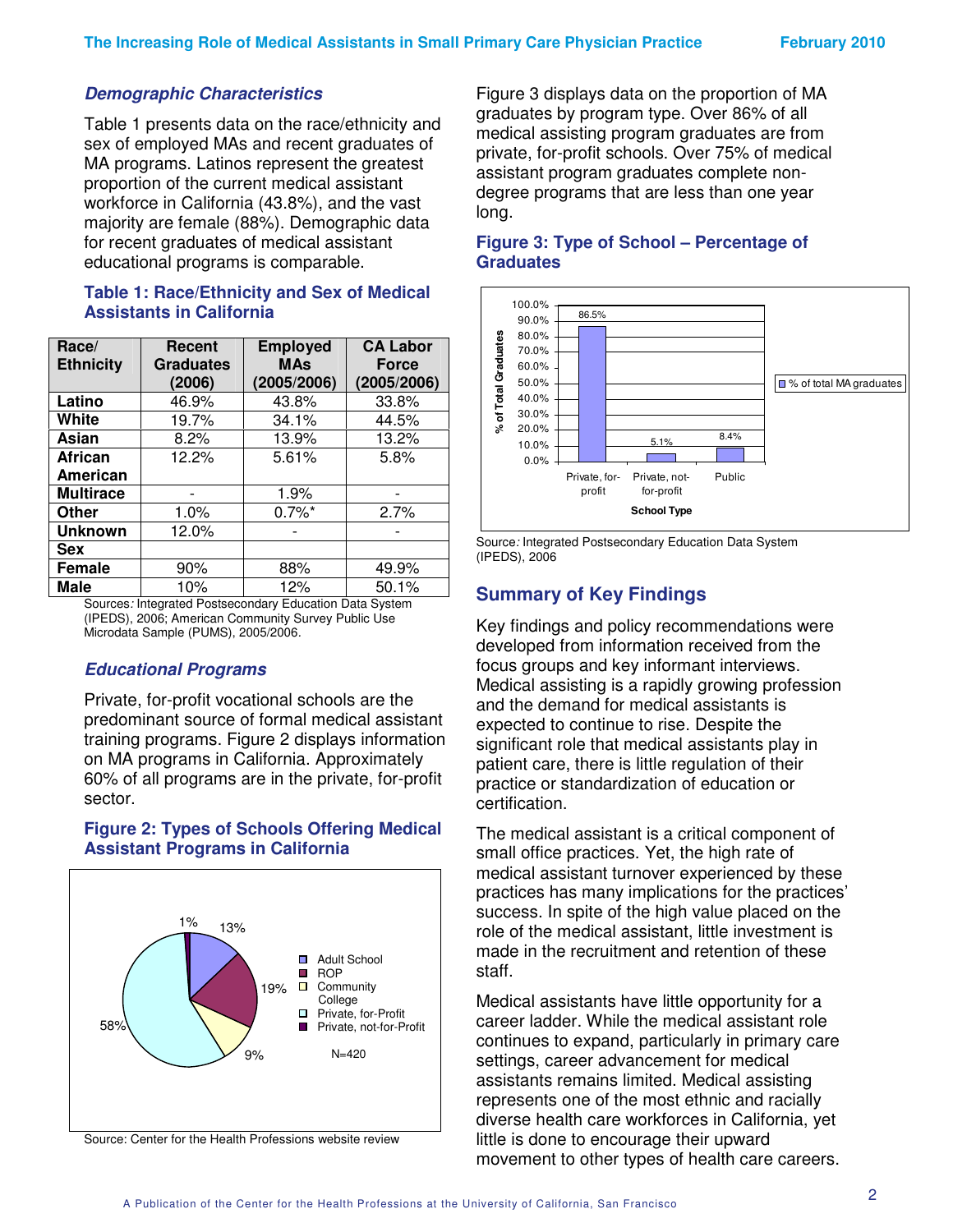There are many ongoing discussions about opportunities to utilize medical assistants in innovative ways that could help improve solo and small group practice. However, there is little preparation or additional training for those expanded roles. Greater investment in MA training, development of new skills, and retention is needed to effectively integrate MAs into a team model of care.

# **Policy Recommendations**

Eight strategies are recommended that address the key issues with the medical assistant workforce in solo and small primary practices.

**1. Improve the quality of and access to affordable medical assistant educational programs.**

There should be improvements in the overall quality of medical assistant educational programs, particularly in the private sector, and better promotion of existing publicly funded medical assistant programs. There also needs to be an increase in the public sector's overall training capacity in response to regional demands for medical assistants.

#### **2. Improve the health care career ladder for medical assistants while also helping to improve diversity in other health professions.**

There is an opportunity to improve the diversity of the broader health care workforce by encouraging and facilitating the advancement of medical assistants into expanded career options or other health care careers. Doing this would require partnerships between educators and employers.

## **3. Develop and encourage on-the-job training opportunities.**

More emphasis should be placed on training for "soft skills" (e.g., effective communication and customer service), in medical assistant educational program curricula, on-the-job training programs, and continuing education. These trainings should be accessible and affordable to the office practice and medical assistant participants.

#### **4. Provide more information to solo and small practices about the role and scope of practice for medical assistants.**

Both physicians and medical assistants in solo and small practices should be better informed

about the various medical assistant education and certification options and the specifics of the legal scope of practice. This will help assure compliance and provide a framework for the expansion of roles and responsibility.

## **5. Educate physicians and medical assistants on the breadth of culturally competent care.**

There is an opportunity to improve culturally competent care by providing education to solo and small practices, particularly regarding the necessary qualifications for medical interpretation as well as how to find and use existing language resources.

#### **6. Establish a regional mechanism for solo and small practice physicians to access and share information about the best ways for reducing medical assistant turnover.**

A regional mechanism for solo and small practice physicians to access, share, and explore the best methods for hiring, training, utilizing, and retaining office staff should be established. This could also serve as a resource to better orient medical assistants to the structure of solo and small practices and help improve inter-office communication and work relationships, all of which could impact medical assistant retention.

#### **7. Enhance the medical assistant's role to improve practice performance.**

There is an opportunity to integrate medical assistants into chronic disease care, pay-forperformance activities, and medical home initiatives. A formal "expanded role" could utilize the medical assistant in more comprehensive care of patients with chronic illnesses while providing medical assistants with more opportunities for career growth.

#### **8. Engage medical assistants as partners in pay-for-performance activities in solo and small practices.**

This would involve utilizing medical assistants in more creative ways to help achieve performance goals. It could help broaden the skill set of the medical assistants while also directly benefiting the medical practice. Allowing the medical assistant to be a beneficiary of a portion of the compensation for positive performance would be an incentive for improved performance and help with employee retention.